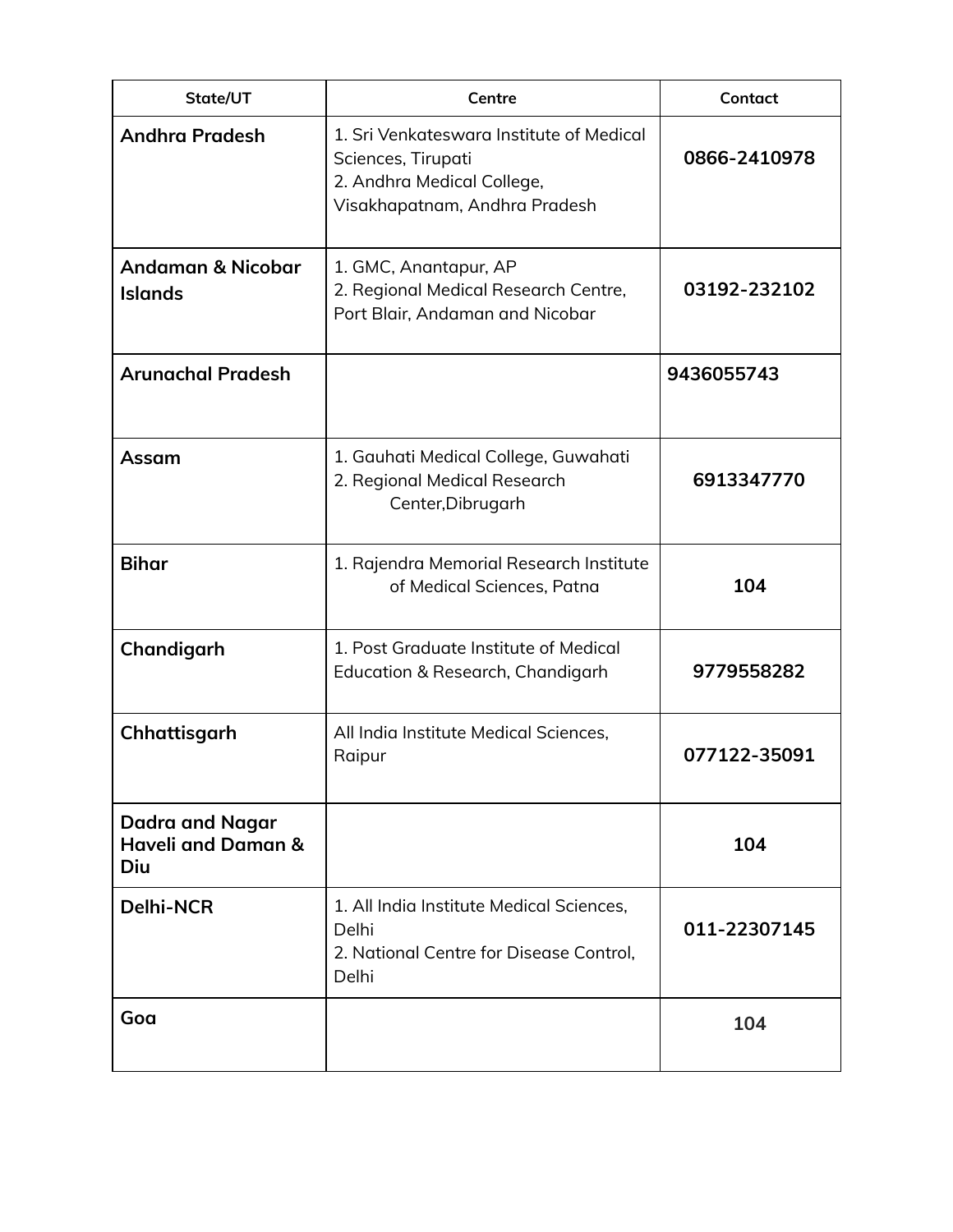| Gujarat                 | 1. BJ Medical College, Ahmedabad<br>2. M.P.Shah Government Medical<br>College, Jamnagar                                                                                                                                                             | 104                        |
|-------------------------|-----------------------------------------------------------------------------------------------------------------------------------------------------------------------------------------------------------------------------------------------------|----------------------------|
| Haryana                 | 1. Pt. B.D. Sharma Post Graduate Inst.<br>of Med. Sciences, Rohtak, Haryana<br>2. BPS Govt Medical College, Sonipat                                                                                                                                 | 8558893911                 |
| <b>Himachal Pradesh</b> | 1. Indira Gandhi Medical College,<br>Shimla, Himachal Pradesh<br>2. Dr. Rajendra Prasad Govt. Med.<br>College, Kangra, Tanda, HP                                                                                                                    | 104                        |
| Jammu and Kashmir       | 1. Sher-e- Kashmir Institute of Medical<br>Sciences, Srinagar<br>2. Government Medical College, Jammu                                                                                                                                               | 01912520982<br>01942440283 |
| Jharkhand               | 1. MGM Medical College, Jamshedpur                                                                                                                                                                                                                  | 104                        |
| <b>Karnataka</b>        | 1. Bangalore Medical College &<br>Research Institute, Bangalore<br>2. National Institute of Virology Field<br>Unit Bangalore<br>3. Mysore Medical College & Research<br>Institute, Mysore<br>4. Hassan Inst. of Med. Sciences,<br>Hassan, Karnataka | 104                        |
| Kerala                  | 1. National Institute of Virology Field<br>Unit, Kerala<br>2. Govt. Medical College,<br>Thriuvananthapuram, Kerala<br>3. Govt. Medical College, Kozhikhode,<br>Kerala                                                                               | 0471-2552056               |
| Ladakh                  |                                                                                                                                                                                                                                                     | 01982256462                |
| Lakshadweep             |                                                                                                                                                                                                                                                     | 104                        |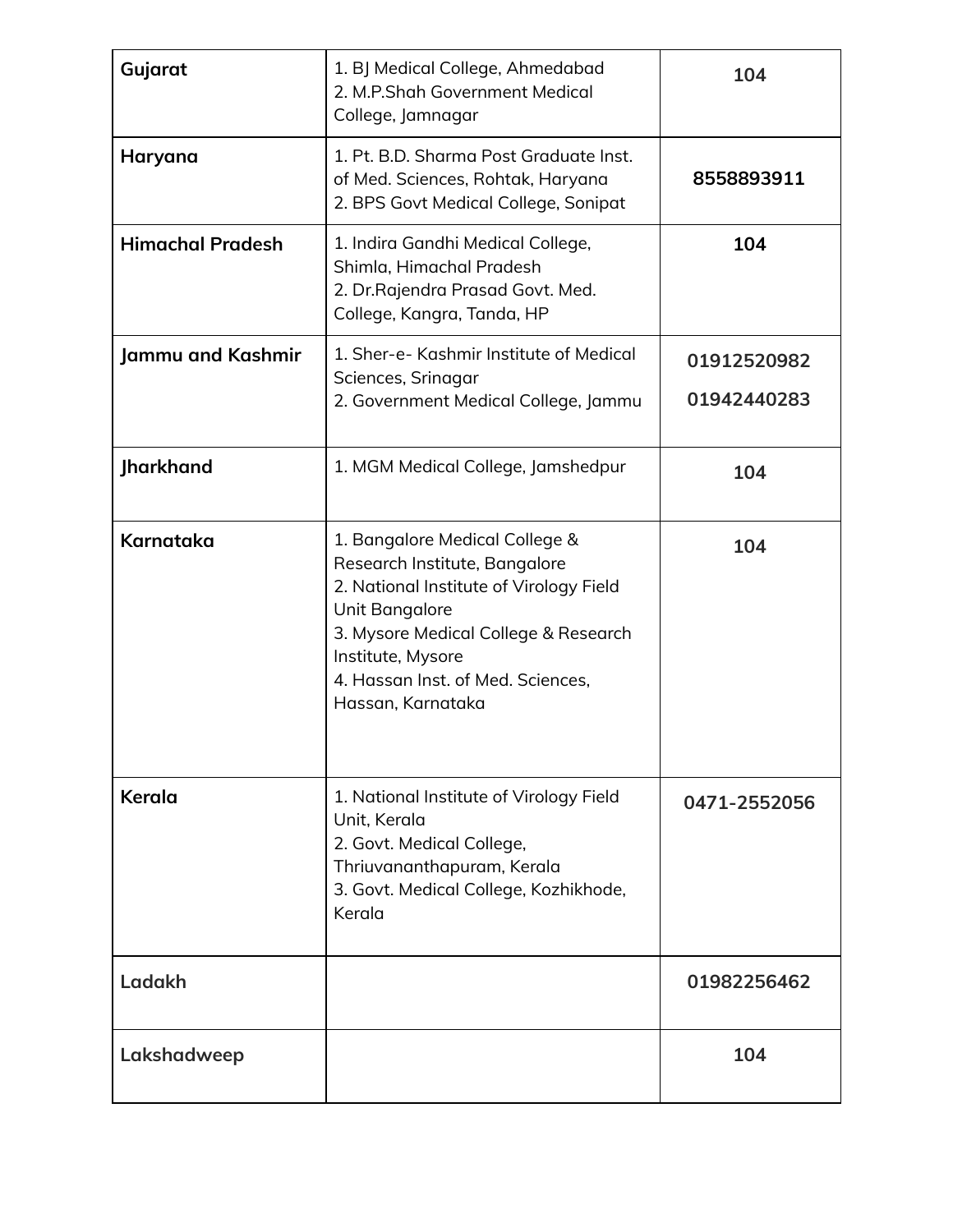| <b>Madhya Pradesh</b> | 1. All India Institute Medical Sciences,<br><b>Bhopal</b><br>2. National Institute of Research in<br>Tribal Health (NIRTH), Jabalpur | 0755-2527177 |
|-----------------------|--------------------------------------------------------------------------------------------------------------------------------------|--------------|
| Meghalaya             | 1. NEIGRI of Health and Medical<br>Sciences, Shillong, Meghalaya                                                                     | 108          |
| Maharashtra           | 1. Indira Gandhi Government Medical<br>College, Nagpur<br>2. Kasturba Hospital for Infectious<br>Diseases, Mumbai                    | 020-26127394 |
| <b>Mizoram</b>        |                                                                                                                                      | 102          |
| <b>Nagaland</b>       |                                                                                                                                      | 7005539653   |
| <b>Manipur</b>        | 1. J N Inst. of Med. Sciences Hospital,<br>Imphal-East, Manipur                                                                      | 3852411668   |
| Odisha                | 1. Regional Medical Research Center,<br>Bhubaneswar                                                                                  | 9439994859   |
| Puducherry            | 1. Jawaharlal Institute of Postgraduate<br>Medical Education & Research,<br>Puducherry                                               | 104          |
| Punjab                | 1. Government Medical College, Patiala,<br>Punjab<br>2. Government Medical College,<br>Amritsar                                      | 104          |
| Rajasthan             | 1. Sawai Man Singh, Jaipur<br>2. Dr. S.N Medical College, Jodhpur<br>3. Jhalawar Medical College, Jhalawar,<br>Rajasthan             | 0141-2225624 |